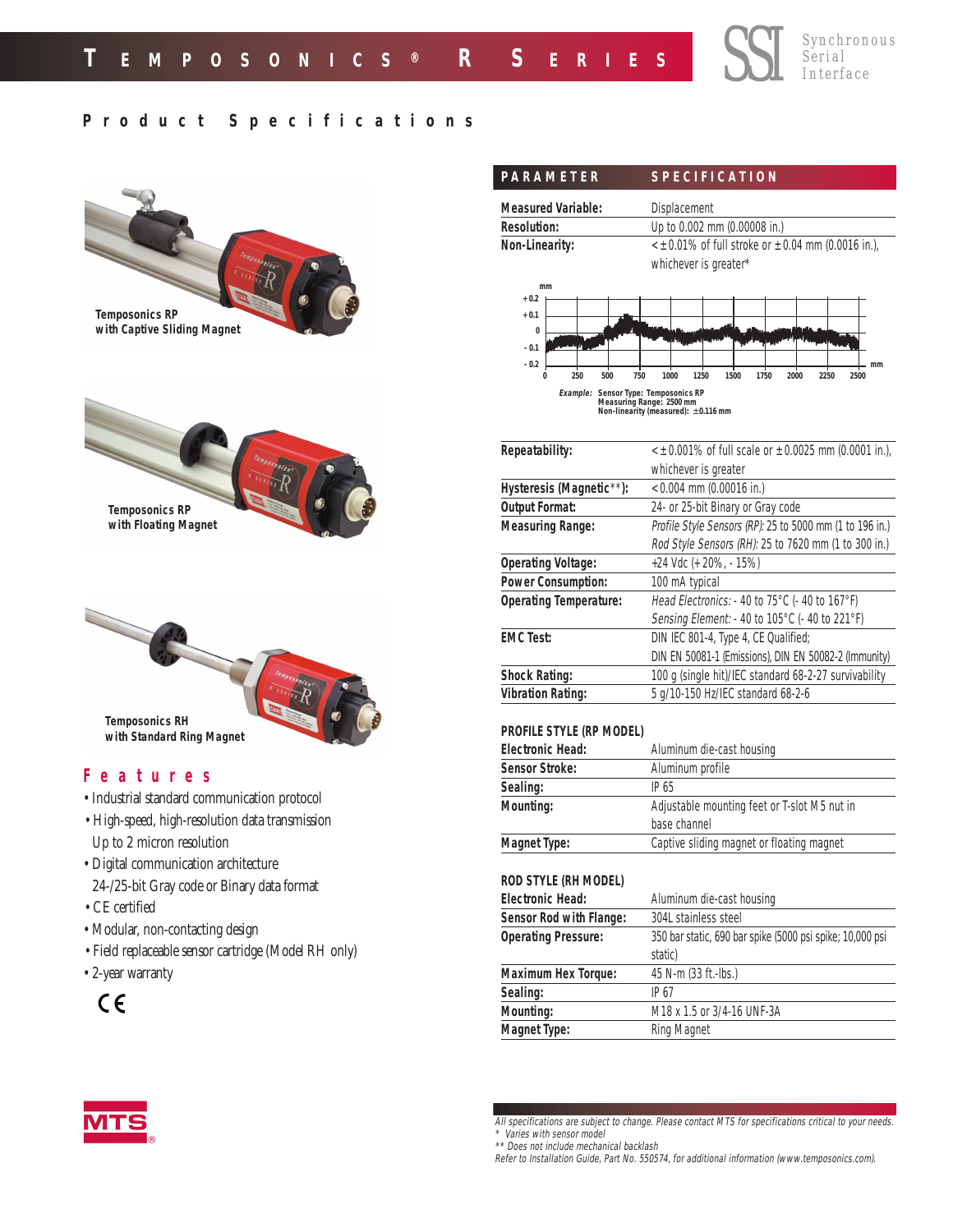## **TEMPOSONICS R SERIES SENSORS WITH SSI OUTPUT**

Temposonics R Series position sensors are available with a widely accepted controller interface: Synchronous Serial Interface (SSI). Position data from the sensor is encoded in a 24- or 25-bit Binary or Gray code format and transmitted at very high speed via a serial type interface.

SSI output provides effective synchronization in a closed-loop control system. A clock pulse train from a controller is used to gate out sensor

data.

Temposonics R Series Sensors offer modular construction and noncontacting magnetostrictive technology. Two application housings are available: rod style (Model RH) and profile style (Model RP). With the RH sensors, the sensor cartridge (for sensor lengths up to 72 inches) can be quickly replaced in the field without removing the application housing (see page 4).

### **ADV ANT AGES**

- Noise immunity
- Cost effective data transfer

• Data transmission rate is adjustable and independent of length and resolution

• Effective in closed-loop controls; both synchronous and asynchronous modes

• Transmission over long distances (due to selectable baud rate)

### **FUNCTION**

The diagram, right, illustrates the function of Temposonics R Series position sensors with Serial Synchronous Interface (SSI). The position of a magnet mounted on a machine is precisely determined by a time-based method (i.e., magnetostriction). The displacement value is provided in a 24- or 25-bit Binary or Gray code data stream and transmitted to a controller via SSI. Update frequencies are available up to 7500 measurements per second (length dependent) in asynchronous mode; and 1000 measurements per second in synchronous mode (up to 82 inches).

Also, displacement outputs are absolute which means that position information is immediately available upon recovery from power loss.

**Sensor w/SSI - Block Diagram**



## **DEFINITIONS:**

**Synchronous Mode:** *A synchronous pulse from the control system starts the measuring time of the sensor, the measured result is available before the next synchronizing pulse is generated.*

**Asynchronous Mode:** *SSI takes measurements at its fastest internal interrogation rate (length dependent) and provides information upon request.*

#### **NOTE:**

If controller/interface does not specify synchronous mode, use sensor in asynchronous mode.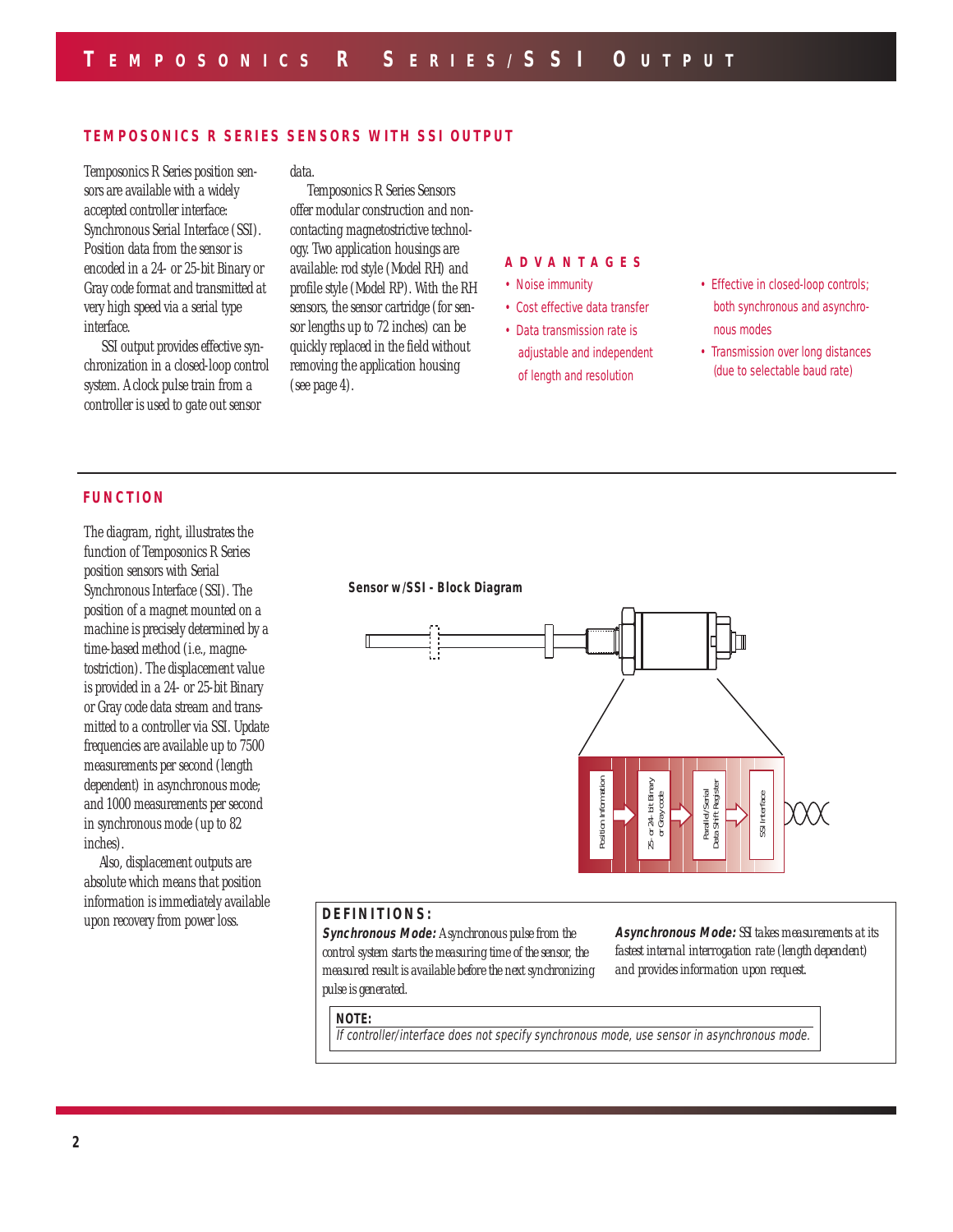## **SSI INTERFACE**

SSI is a widely used serial interface between an absolute position sensor and a controller. SSI uses a clock pulse train from a controller to initiate a gated output from the sensor.

A clock pulse train from a controller is used to gate out sensor data: one bit of position data is transmitted to the controller per one clock pulse received by the sensor. The absolute position data is continually updated by the sensor and converted by the shift register into serial information. Between each clock pulse train there is a minimum dwell of 25 µs during which data is moved into the register. The data is then shifted out when the sensor receives a pulse train from the controller. When the least significant bit (LSB) goes HIGH and the minimum dwell time has elapsed, new data is available to read. Refer to the diagrams, right.

**SSI Block Diagram**



#### **SSI Timing Diagram**



For Example: For 25-bit output, the timing clock must have 26 pulses.

**Sequential Measurements of SSI Timing**



#### **Baud Rates for Data Transmission**

| <b>Baud Rate</b>           | $1.5$ MBd | $<$ 400 kBd | $<$ 300 kBd | < 200 kBd | < 100 kBd |
|----------------------------|-----------|-------------|-------------|-----------|-----------|
| $\vert$ Cable Length (ft.) | ະ 10      | < 160       | < 320       | < 650     | < 1300    |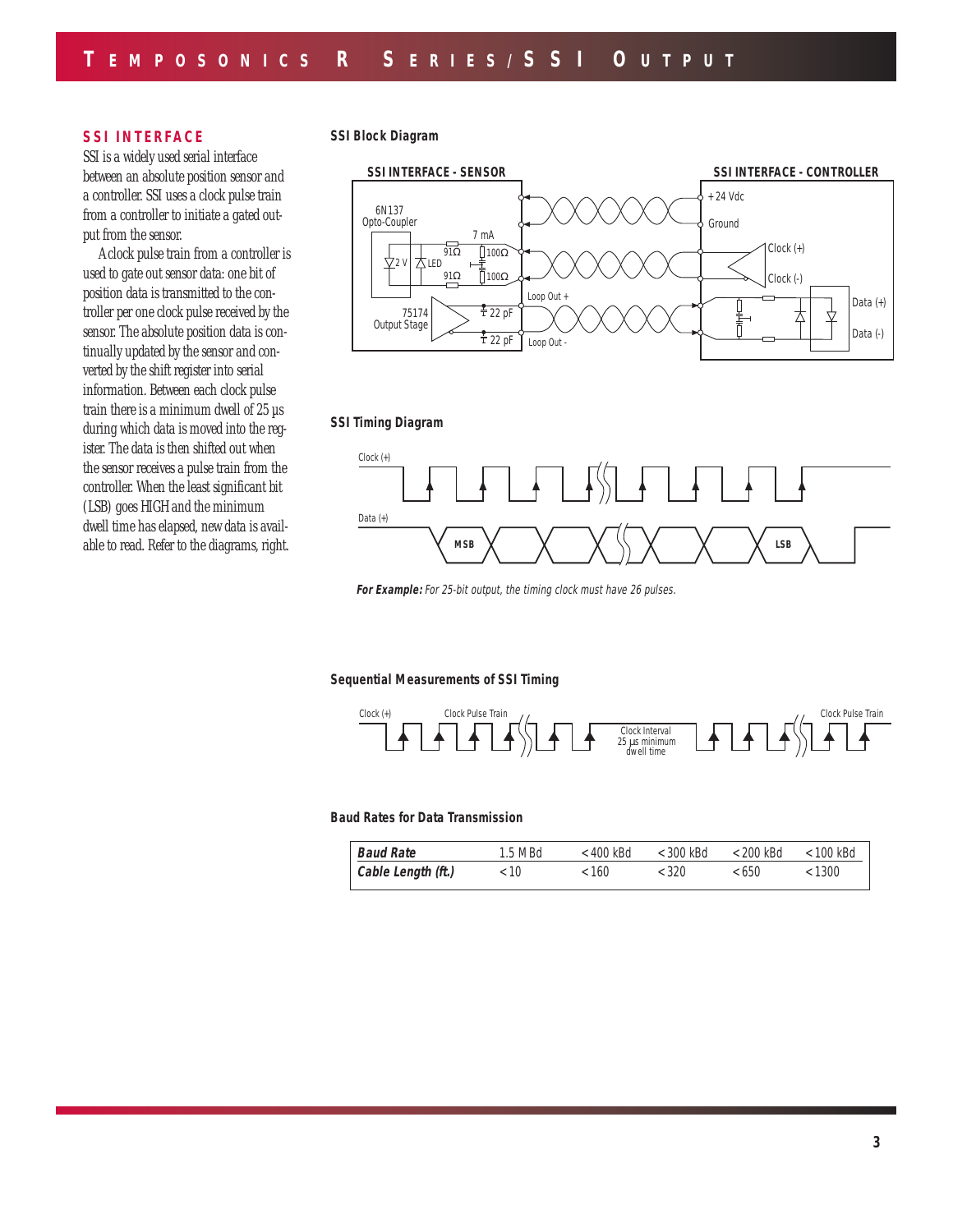### **ROD-STYLE (Model RH)**

The Temposonics R Series rod-style application housing (Model RH) offers modular construction, flexible mounting configurations, and easy installation. It is designed for internal mounting in applications where high-pressure conditions exist (5000 psi continuous, 10,000 psi spike) such as hydraulic cylinders. Temposonics RH may also be mounted externally in many applications.

In addition, the RH housing offers the ability to quickly and easily replace the sensor cartridge in the field (up to 72 inches).



## **CYLINDER INSTALLATION**

The rod style Temposonics R Series position sensors (Model RH) are designed for installation into hydraulic cylinders. The sensor's high-pressure, stainless steel tube installs into a 1/2 inch bore in the piston head and rod assembly as illustrated (right).



*The illustration above represents a typical installation. Some installation requirements may be application specific.*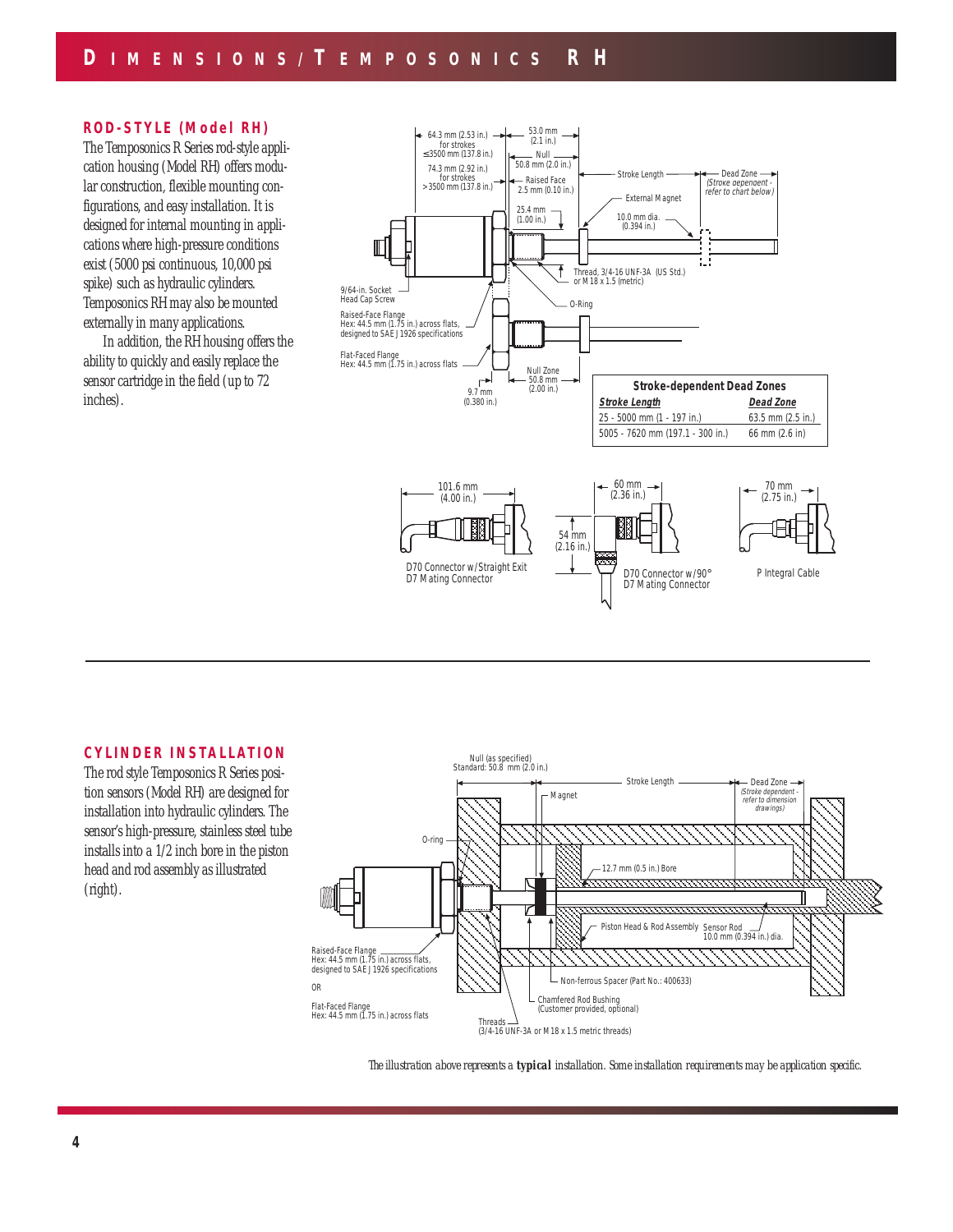### **PROFILE-STYLE (Model RP)**

Temposonics RP profile style position sensors offer modular construction, flexible mounting configurations, and easy installation. A choice of two magnet mounting configurations are available with the profile housing: captive sliding magnet or floating magnet.

Temposonics RP sensors are effective in applications where space is an issue and in environments where there are high levels of dust and contamination. In addition, Temposonics RP sensors are designed for external mounting on machines and can be configured with a variety of connector options.

### **NOTE:**

Temposonics RP Sensors include two mounting feet (Part No. 400802) for sensors up to 1250 mm (50 in.). One additional mounting foot is included for every additional 500 mm (20 in.).

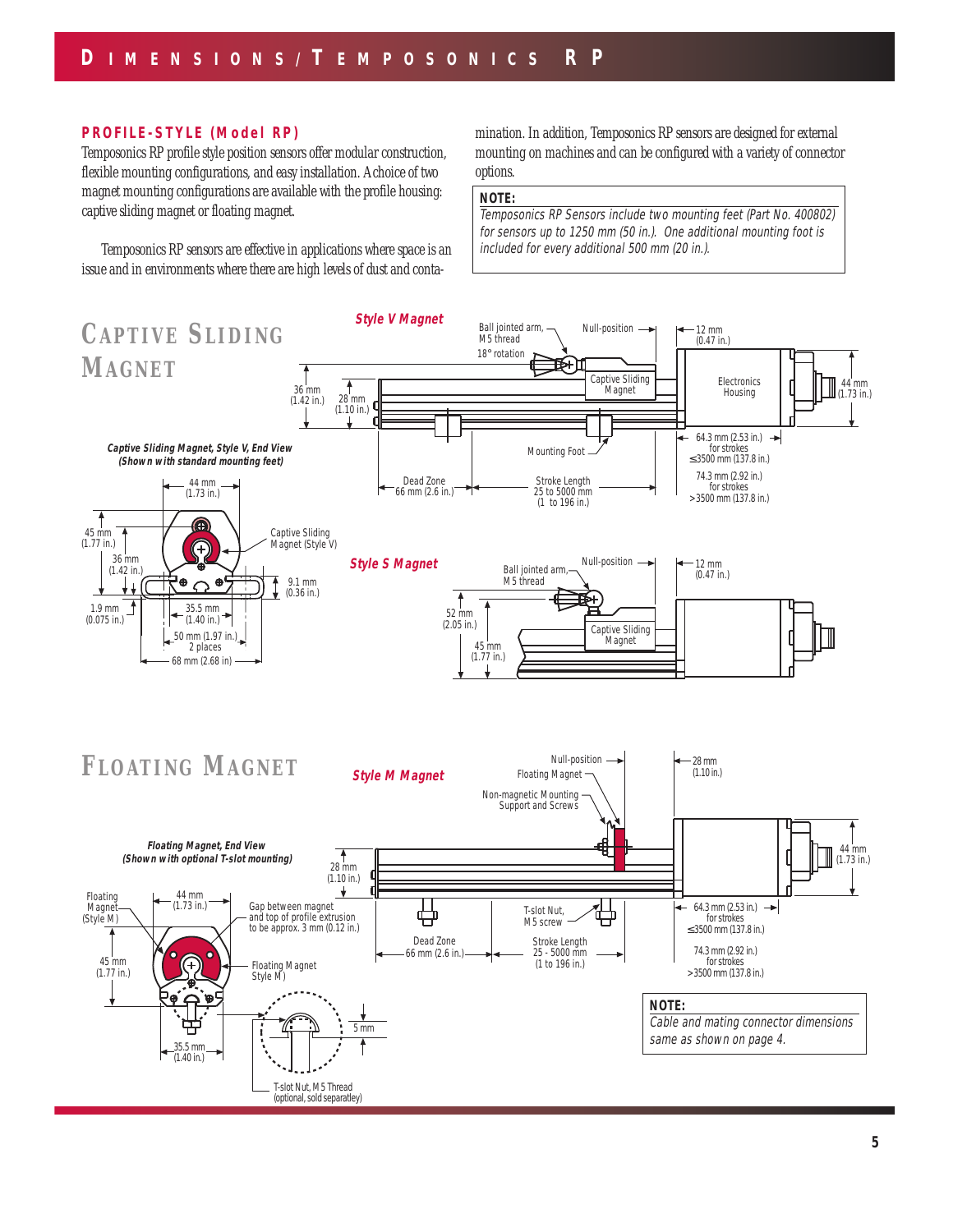## **SENSOR INTEGRAL CONNECTOR (D7 Male):**

**(As Viewed from End of Sensor)**



# **CABLE CONNECTORS (Field-installable D7 Female): Mates with Sensor Integral Connector**

**D7 Straight-exit Connector Part No. 560701**

 58 mm (2.3 in.)  $\frac{1}{18}$  mm (0.7 in.)



**D7 90º Connector Part No. 560779**

# **PINOUT / WIRE COLOR CODE (Integral or Extension Cable)**

|   | Pin No. Wire Color | <b>Function</b>                          |
|---|--------------------|------------------------------------------|
|   | Gray               | (-) Data                                 |
| 2 | Pink               | (+) Data                                 |
| 3 | Yellow             | (+) Clock                                |
| 4 | Green              | (-) Clock                                |
| 5 |                    | Brown or Red + 24 Vdc, Customer Supplied |
| 6 | White              | DC Ground                                |
|   | Blue               | No Connection*                           |

\* Extension cables using the standard cable (Styles DS and DT) do not have a 7th wire.

### **NOTE:**

Appropriate grounding of cable shield is required at the controller end.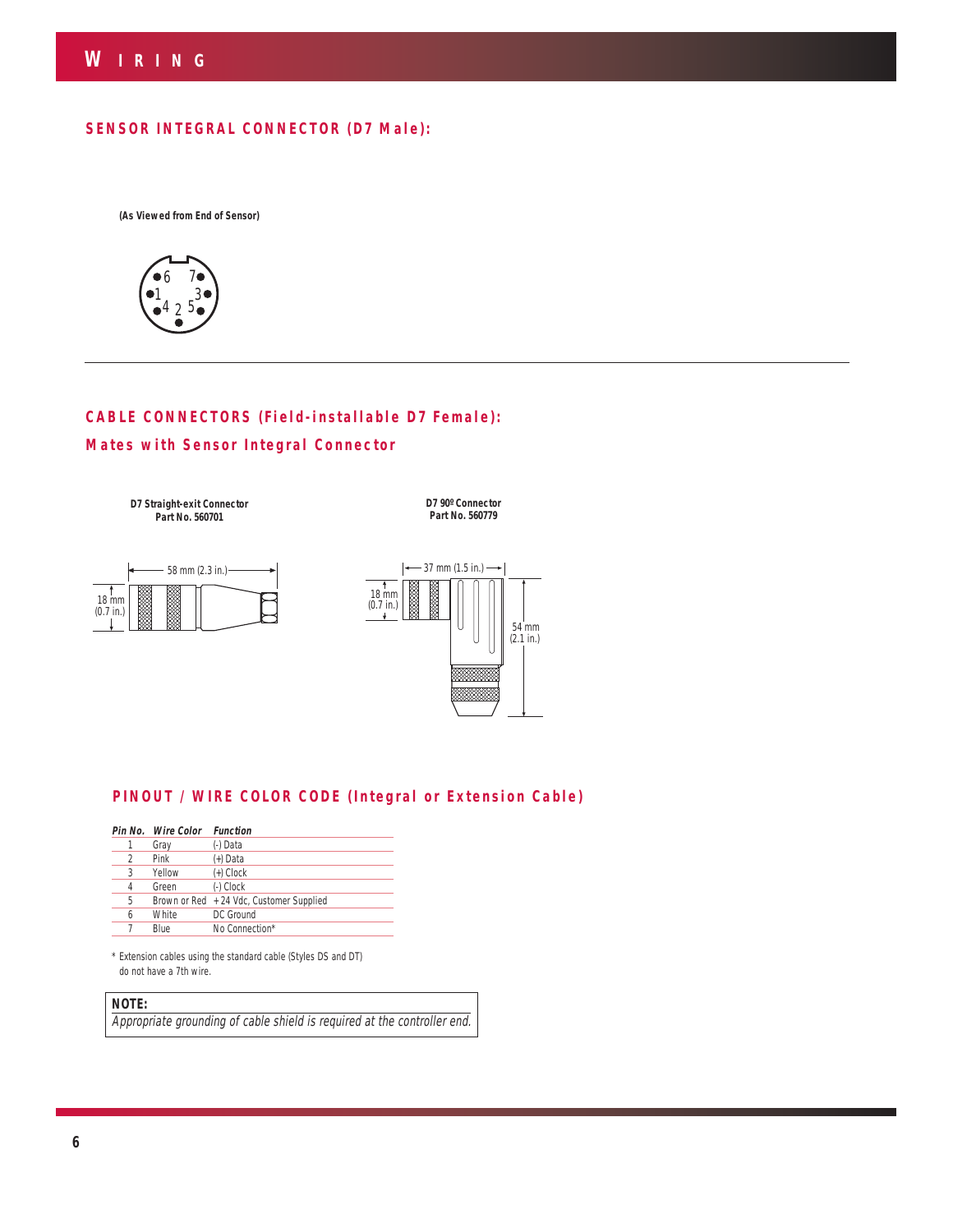## **MAGNETS**

Magnets must be ordered separately with Temposonics RH sensors. The standard ring magnet (Part No. 201542) is suitable for most applications.

Magnets are included with the order of Temposonics RP sensors. Temposonics RP can be configured with one of two magnet configurations: captive sliding magnet or floating magnet. There are two styles of captive sliding magnet, and one style of floating magnet.

**Captive Sliding Magnet, Style V Part No. 252111-1**





**Standard Ring Magnet Part No. 201542**



ID: 13.5 mm (0.53 in.) OD: 32.8 mm (1.29 in.) Thickness: 7.9 mm (0.312 in.

**Ring Magnet Part No. 400533**



ID: 13.5 mm (0.53 in.) OD: 25.4 mm (1.0 in.) Thickness: 7.9 mm (0.312 in.) **(For use with strokes** ≤ **3050 mm or 120 in.)**

**Floating Magnet (May be used with Temposonics RH and RP) Part No. 251416**



ID: 13.5 mm (0.53 in.) OD: 32.8 mm (1.29 in.) Thickness: 7.9 mm (0.312 in.) **Magnet Spacer Part No. 400633**



ID: 14.3 mm (0.56 in.) OD: 31.8 mm (1.25 in.) Thickness: 3.2 mm (0.125 in.)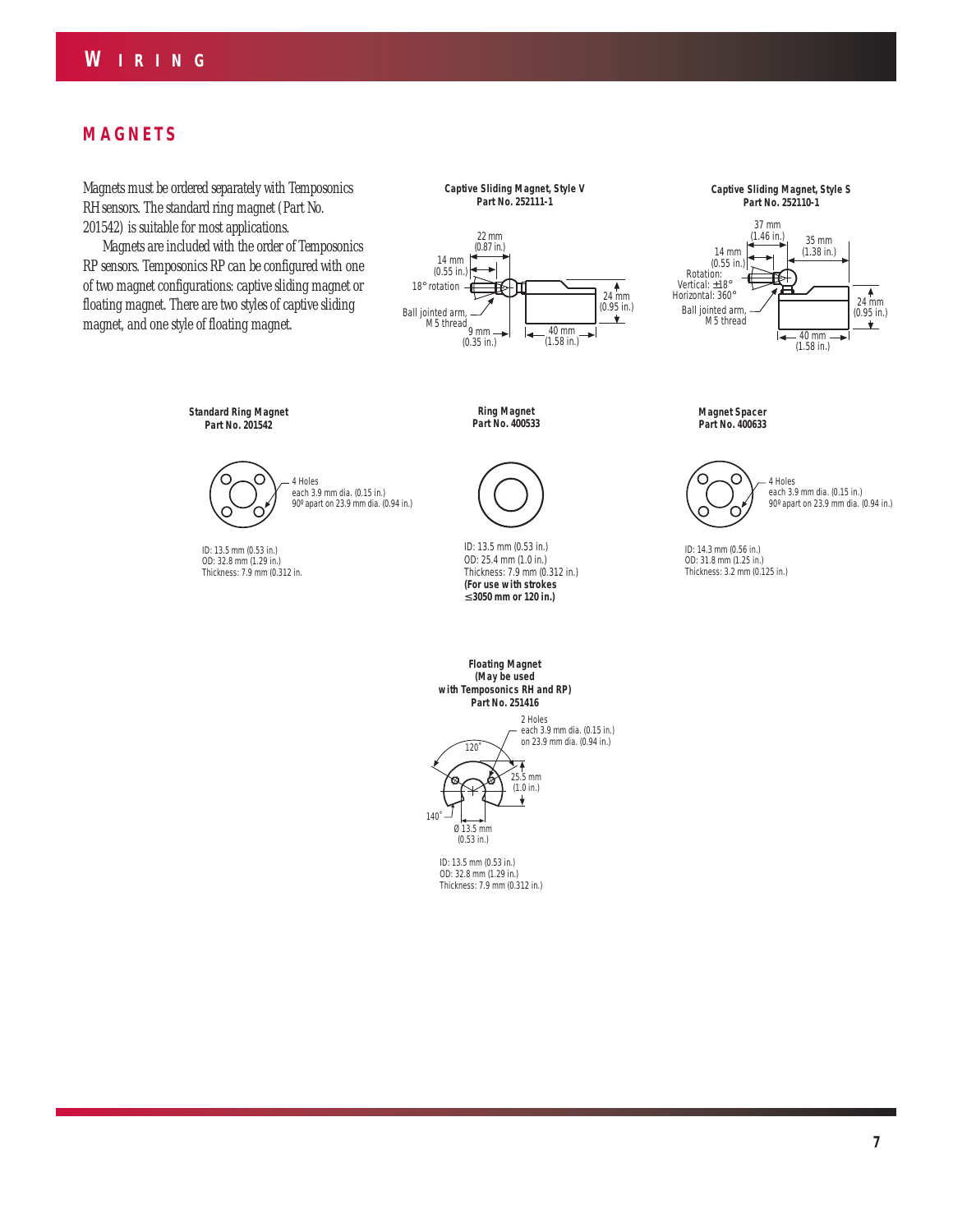When placing an order, build the desired model number using the model number guide (right). A wide range of Temposonics R Series Sensor configurations are available to meet the demands of your particular application. See below and the next page for how to order extension cables and accessories.

If you have any questions about how to apply MTS Temposonics R Series position sensors, please contact one of our Application Engineers or your local MTS distributor—they are available to help you design an effective position sensing system to fit your application.



**P R E S S U R E H O U S I N G (RH Spare Only) EXTENSION CABLES (SSI Only)**



#### **NOTE:**

RH spare pressure housing for stroke lengths 1 to 72 in. (25 to 1825 mm) only.

#### **SENSOR CONNECTION TYPE D7** = Mating connector for Temposonics R Series Sensors with D70 connector (straight exit) with high performance cable **DR** = Mating connector for Temposonics R Series Sensors with D70 connector (90° exit) with high performance cable **DS** = Mating connector for Temposonics R Series Sensors with D70 connector (straight exit) with standard cable **DT** = Mating connector for Temposonics R Series Sensor with D70 connector (90º exit) with standard cable **CABLE LENGTHS For standard length cables up to 100 feet**  $005 = 5$  ft. **015** = 15 ft.  $025 = 25$  ft.  $050 = 50 \text{ ft}$ **100** = 100 ft. **For custom length cables over 100 feet D P 0**

**\_ \_ =** Custom cable length (in feet). Maximum cable length is dependent upon baud rate (see page 3).

### **CABLE TERMINATION**

**P0** = Pigtail connection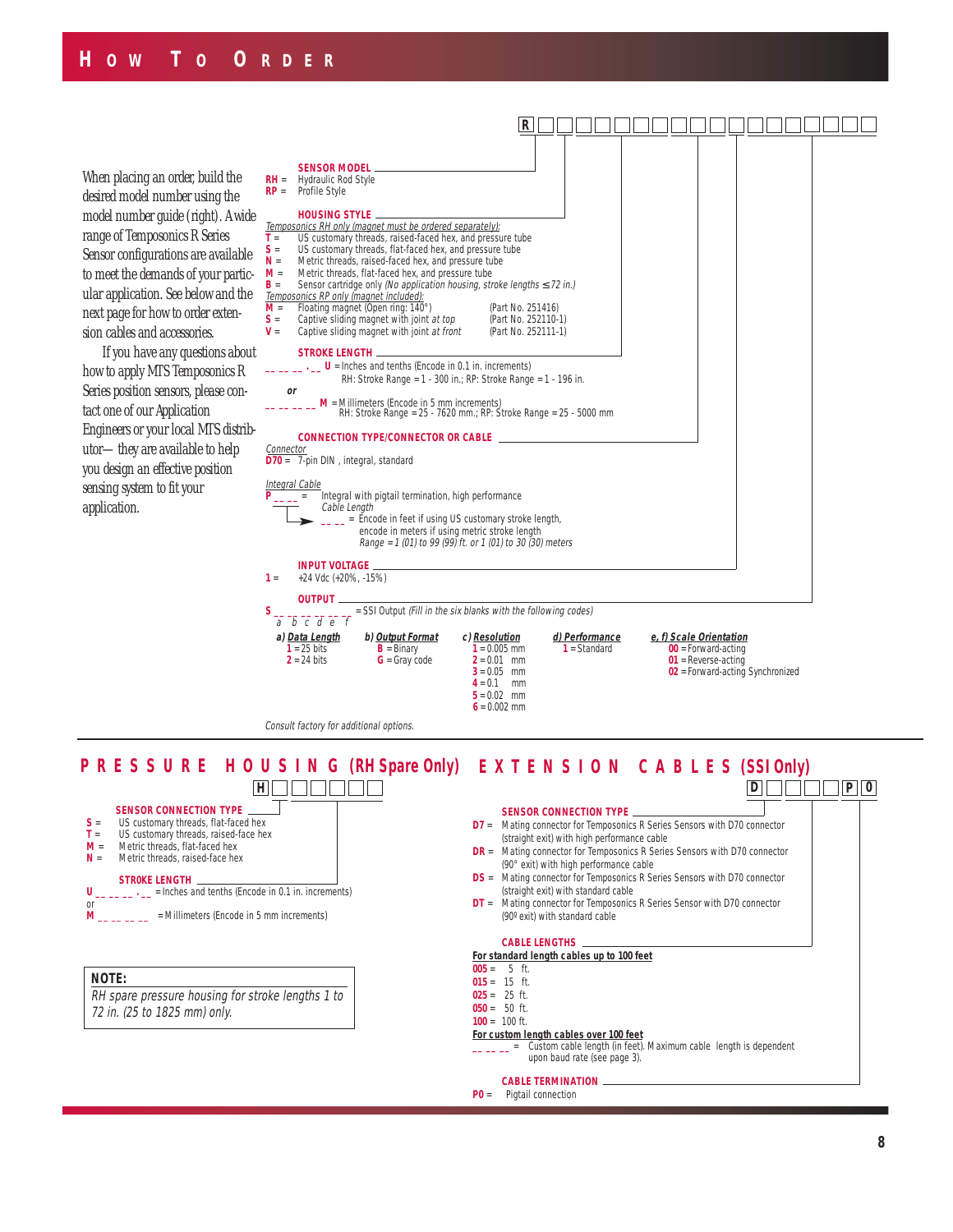# **ACCESSORIES**

| <b>Description</b>                              | Part No. | <b>Notes</b>                                                      |
|-------------------------------------------------|----------|-------------------------------------------------------------------|
| O-Ring (spare)                                  | 560315   | For use with Temposonics RH sensors                               |
| Hex Jam-nut (w/ 3/4-16 UNF threads)             | 500015   | For use with Temposonics RH sensors                               |
| Hex Jam-nut (w/ M18x 1.5 threads)               | 500018   | For use with Temposonics RH sensors                               |
| Magnet Spacer                                   | 400633   | For use with Standard Ring Magnet Part No. 201542                 |
| <b>Magnet Mounting Screws</b>                   | 560357   | Used to mount Standard Ring Magnet Part No. 201542 (4 screws) and |
|                                                 |          | 90° Cut-out Magnet Part No. 201552 (2 screws)                     |
| 140° Cut-out Floating Magnet                    | 251416   | Spare for Temposonics RP sensors                                  |
| Captive Sliding Magnet, Style V                 | 252111-1 | Spare for Temposonics RP sensors, Rod joint at front of magnet    |
| Captive Sliding Magnet, Style S                 | 252110-1 | Spare for Temposonics RP sensors, Rod joint at top of magnet      |
| Joint Rod Sleeve                                | 401603   | Optional accessory for Temposonics RP sensors                     |
| Ball jointed arm                                | 401913   | Optional accessory for Temposonics RP sensors                     |
| Power Supply (24/28 Vdc, 0.5 A)                 | 380009   |                                                                   |
| Mounting Feet, Standard (spares for RP sensors) | 400802   | Temposonics RP position sensors are provided                      |
|                                                 |          | with a set of Mounting Feet                                       |
| Mounting Feet, Low-profile                      | 400867   | Optional accessory for Temposonics RP sensors                     |
| T-slot M5 Nut                                   | 401602   | Optional accessory for mounting Temposonics RP sensors            |
| Cable                                           | 530026   | Specify length in feet at time of order                           |
| D7 Field-installable Connector                  | 560701   | Female, straight exit, mates to D70 connection type               |
| D7 Field-installable Connector                  | 560779   | Female, 90° exit, mates to D70 connection type                    |





# **OPTIONAL EXTENSION RODS (for use with Captive Sliding Magnet)**

| <b>Description</b>   | Part No.  | <b>Description</b> |
|----------------------|-----------|--------------------|
| 2 in. Extension Rod  | 401768-2  | 15 in. Exten       |
| 3 in. Extension Rod  | 401768-3  | 18 in. Exten       |
| 4 in. Extension Rod  | 401768-4  | 20 in. Exten       |
| 6 in. Extension Rod  | 401768-6  | 21 in. Exten       |
| 7 in. Extension Rod  | 401768-7  | 24 in. Exten       |
| 8 in. Extension Rod  | 401768-8  | 30 in. Exten       |
| 9 in. Extension Rod  | 401768-9  | 36 in. Exten       |
| 10 in. Extension Rod | 401768-10 | 42 in. Exten       |
| 12 in. Extension Rod | 401768-12 | 48 in. Exten       |
| 14 in. Extension Rod | 401768-14 | 60 in. Exten       |
|                      |           |                    |

| <b>Description</b>   | Part No.  |  |
|----------------------|-----------|--|
| 15 in. Extension Rod | 401768-15 |  |
| 18 in. Extension Rod | 401768-18 |  |
| 20 in. Extension Rod | 401768-20 |  |
| 21 in. Extension Rod | 401768-21 |  |
| 24 in. Extension Rod | 401768-24 |  |
| 30 in. Extension Rod | 401768-30 |  |
| 36 in. Extension Rod | 401768-36 |  |
| 42 in. Extension Rod | 401768-42 |  |
| 48 in. Extension Rod | 401768-48 |  |
| 60 in. Extension Rod | 401768-60 |  |



Length = Extension Rod Order length + 9.5 mm (0.375 in.)